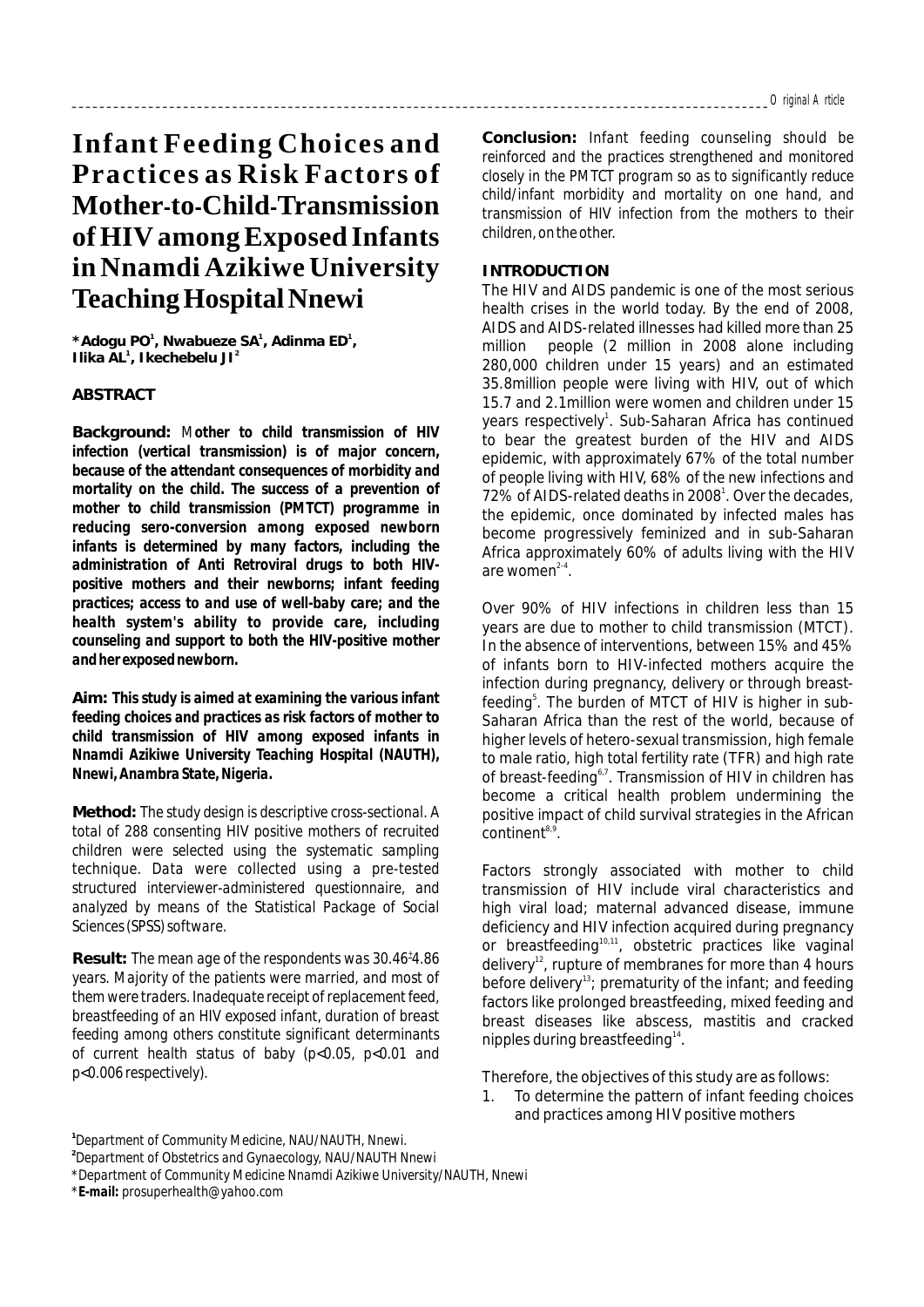2. To examine infant feeding choices and practices as risk factors of mother-to child-transmission of HIV among exposed infants.

# **METHODOLOGY**

The study site is Nnamdi Azikiwe University Teaching Hospital (NAUTH), Nnewi, a tertiary health institution owned by the Federal Government of Nigeria. Nnewi is a commercial nerve centre of the state. The catchment areas include Anambra State and the neighbouring states Imo, Abia, Delta, Enugu, Ebonyi and Kogi States. ARV services are offered in the hospital under the Federal Government of Nigeria HIV/AIDS response programme and PMTCT is one such service rendered. HIV-exposed babies are usually brought to the Paediatric HIV clinic at age 6 weeks as part of follow-up and for collection of Dried Blood Spot (DBS) for early infant diagnosis (EID) using PCR. On the average, about 160 mother-child pairs attend the clinic every week.

The study population consisted of HIV-positive women who received services within the PMTCT programme and delivered in the labour ward of NAUTH. Motherchild pairs that attended paediatric follow-up clinic and adult anti retroviral clinics of NAUTH were also eligible for this study.

Study design was descriptive cross-sectional utilizing data obtained through questionnaires administered on HIV-positive women who participated in the PMTCT programme of NAUTH. The sample size for the study population was determined using the formula for studying single proportions with population greater than  $10,000$ <sup>15</sup> as shown below:

 $n = Z2pq/d^2$ 

Where  $n =$  desired sample size

 $Z = constant = 1.96$ 

 $p = 75\%$  of transmission rate of previous study

 $q = 1$   $p = 1$  0.75 = 0.25

 $d =$  precision using confidence limit of 95% accuracy with 5% margin of  $error = 0.05$ 

Therefore,  $n = 1.962 \times (0.75 \times 0.25)/0.0025 = 288$ . Data were collected using structured interviewer administered questionnaire containing core concepts including demographics, knowledge of HIV/AIDS transmission, perceived HIV-related stigma, perceived quality of care received from providers and social support was used for this study. In addition the questionnaire, which was adapted from the Quality Assurance Project format used in a Jamaican study<sup>16</sup>, contains a section on exposed infant profile. Mothers of 10 HIV-exposed babies were selected by systematic sampling technique and the questionnaire pre-tested on them. This was done to identify and modify or

simplify ambiguous questions in the questionnaire<sup> $17$ </sup>.

Two Research Assistants (RAs) were trained by the Principal Investigator (PI) to administer the questionnaire on the eligible mother-child pair attending the paediatric follow-up clinic. Data collection took place over a period of 4 weeks.

The sampling frame for the questionnaire administration was the daily list of exposed babies who were brought to the HIV Paediatric follow-up clinic for collection of Dried Blood Spot (DBS) for Early Infant Diagnosis (EID) using the Polymerase Chain Reaction (PCR). The starting participant each day was identified using the table of random numbers. Having estimated that a total of 640 mother-child pairs attend the pediatric clinic per month, every other name on the list was recruited for the study. The questionnaires were administered by the RAs to the consenting mothers of the recruited children until the required sample size of 288 was achieved.

Data was collated, coded, entered into and analyzed using the SPSS software programme. The values were calculated using Chi-square method for comparison of variables. A p-value of less than 0.05 was considered significant.

The inclusion criteria include mother-child pair that had participated in the PMTCT programme of NAUTH, while the exclusion criteria include Post-partum mothers who had not participated in the NAUTH PMTCT programme and HIV-Exposed babies whose mothers did not participate in the NAUTH PMTCT programme

**Limitations of the study**

- 1. The mother-child linkage register was not in use and as such mothers who delivered in the labour ward could not be linked to mother/baby pairs in the paediatric clinic. This however did not affect data from the cross-sectional study.
- 2. This study could not capture neo-natal and infant mortality in the programme as mothers who lost their babies before age 6 weeks would not attend the paediatric follow-up clinic.

**Ethical considerations**

- 1. Approval for this study was obtained from the NAUTH Ethical Review Board (ERB)
- 2. Informed consent was obtained from individual participants

**RESULT**

Table I shows that the mean age of all the respondents was 30.46 ±4.86 years. Over 72% of them were aged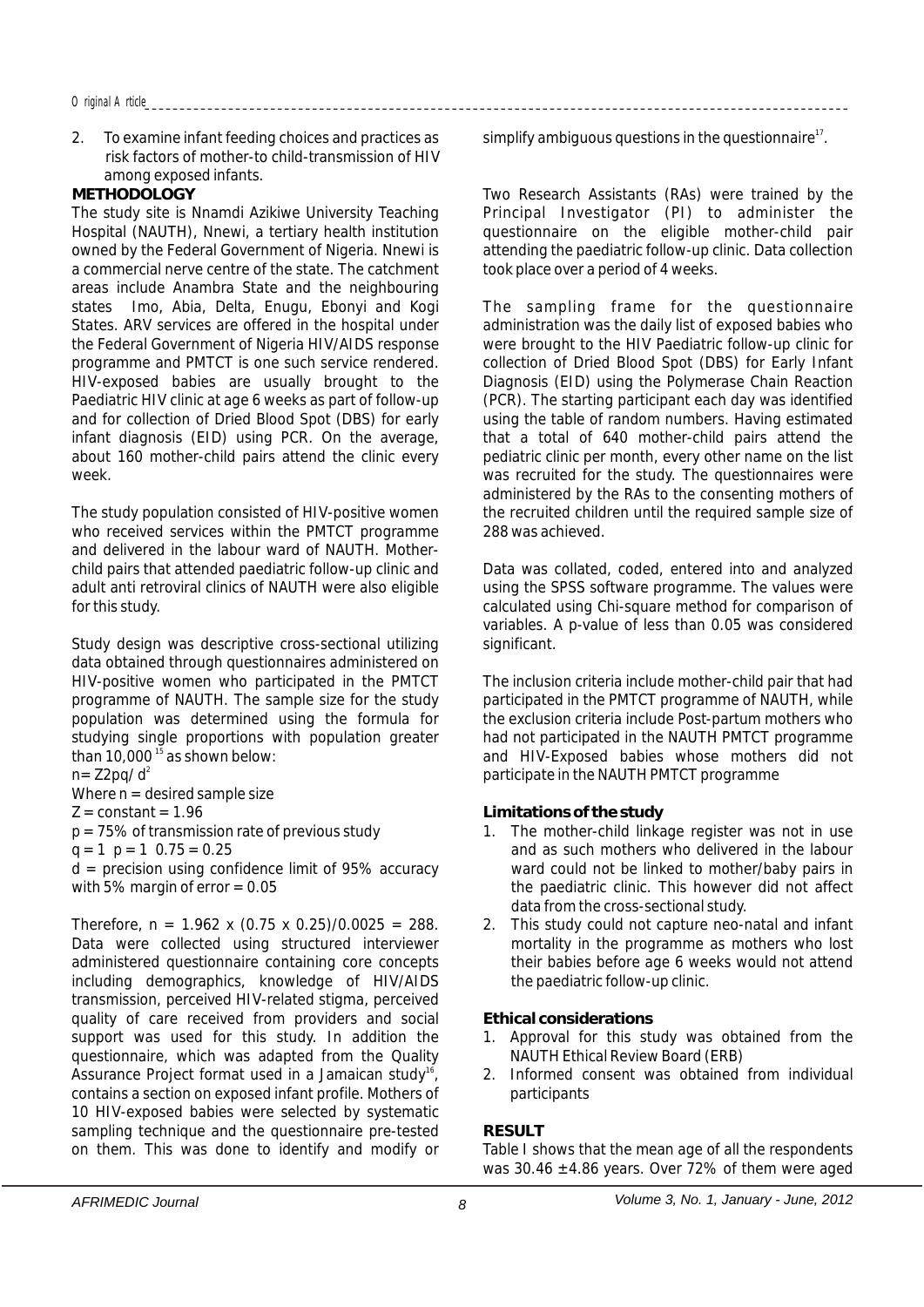between 25 and 34 years while about 6.2% were aged over 40 years. Two hundred and fifty seven (89.2%) of the respondents were married while 4(1.4%) were single, 18 (6.3) divorced and 9 (3.1) widowed. Twenty nine (10.1%) had less than secondary education even as12 (4.2%) had no formal education. As many as 39 (13.5%) had tertiary education. One hundred and fifty four (53.5%) were of Anglican Christian denomination while 3 (1%) were Muslim. Traders accounted for159 (55.2%) of the participants, 40 (13.9%) were civil servants while 53 (18.4%) were unemployed. Eighty three (29.2%) were primiparous while 20 (6.9%) were grand multiparous. Median parity was 2 (range=1-8,  $mean = 2.42^{\pm}1.38$ ).

A correlation coefficient was subsequently determined to show that the current health status of the infants is negatively correlated to receipt of replacement feed (p<0.05). In other words, the inadequate receipt of replacement feed leads to impaired current health status of infant and vice versa (Table II).

The chi-square test in Table III shows that breastfeeding of an infant has a tendency to bring about a positive HIV test result in the infant (p<0.02).

Table IV shows there is a statistically significant relationship between duration of breastfeeding and MTCT of HIV to baby  $(p=0.006)$ . The two HIV positive

| Table I: Socio-demographic characteristics of the respondents |  |
|---------------------------------------------------------------|--|
|---------------------------------------------------------------|--|

| rapio 1 : oodio aonitographiio dharadtoridtido or tho rod<br>Characteristics |                     | Frequency      | Percentages  |
|------------------------------------------------------------------------------|---------------------|----------------|--------------|
| Age (years)                                                                  | $0 - 24$            | 30             | 10.4         |
|                                                                              | 25-29               | 97             | 33.7         |
|                                                                              | 30-34               | 111            | 38.5         |
|                                                                              | 35-39               | 32             | 11.2         |
|                                                                              | 40-44               | 17             | 5.9          |
|                                                                              | 45-49               | 1              | 0.3          |
| Marital status                                                               | Single              | $\overline{4}$ | 1.4          |
|                                                                              | Married             | 257            | 89.2         |
|                                                                              | Divorced            | 18             | 6.3          |
|                                                                              | Widowed             | 9              | 3.1          |
| <b>Educational status</b>                                                    | No formal education | 12             | 4.2          |
|                                                                              | Primary             | 17             | 5.9          |
|                                                                              | <b>JSS</b>          | 68             | 23.6         |
|                                                                              | SSS                 | 152            | 52.8         |
|                                                                              | Tertiary            | 39             | 13.5         |
| Religion                                                                     | Anglican            | 154            | 53.5         |
|                                                                              | Catholic            | 62             | 21.5         |
|                                                                              | Pentecostal         | 69             | 24           |
|                                                                              | Muslim              | 3              | $\mathbf{1}$ |
| Occupation                                                                   | Trading             | 159            | 55.2         |
|                                                                              | Civil service       | 40             | 13.9         |
|                                                                              | Artisan             | 22             | 7.6          |
|                                                                              | Teaching            | $\, 8$         | 2.8          |
|                                                                              | Student             | 6              | 2.1          |
|                                                                              | Unemployed          | 53             | 18.4         |
| Parity                                                                       | $\mathbf{1}$        | 8.4            | 29.2         |
|                                                                              | $2 - 4$             | 184            | 63.9         |
|                                                                              | $\geq 5$            | 20             | 6.9          |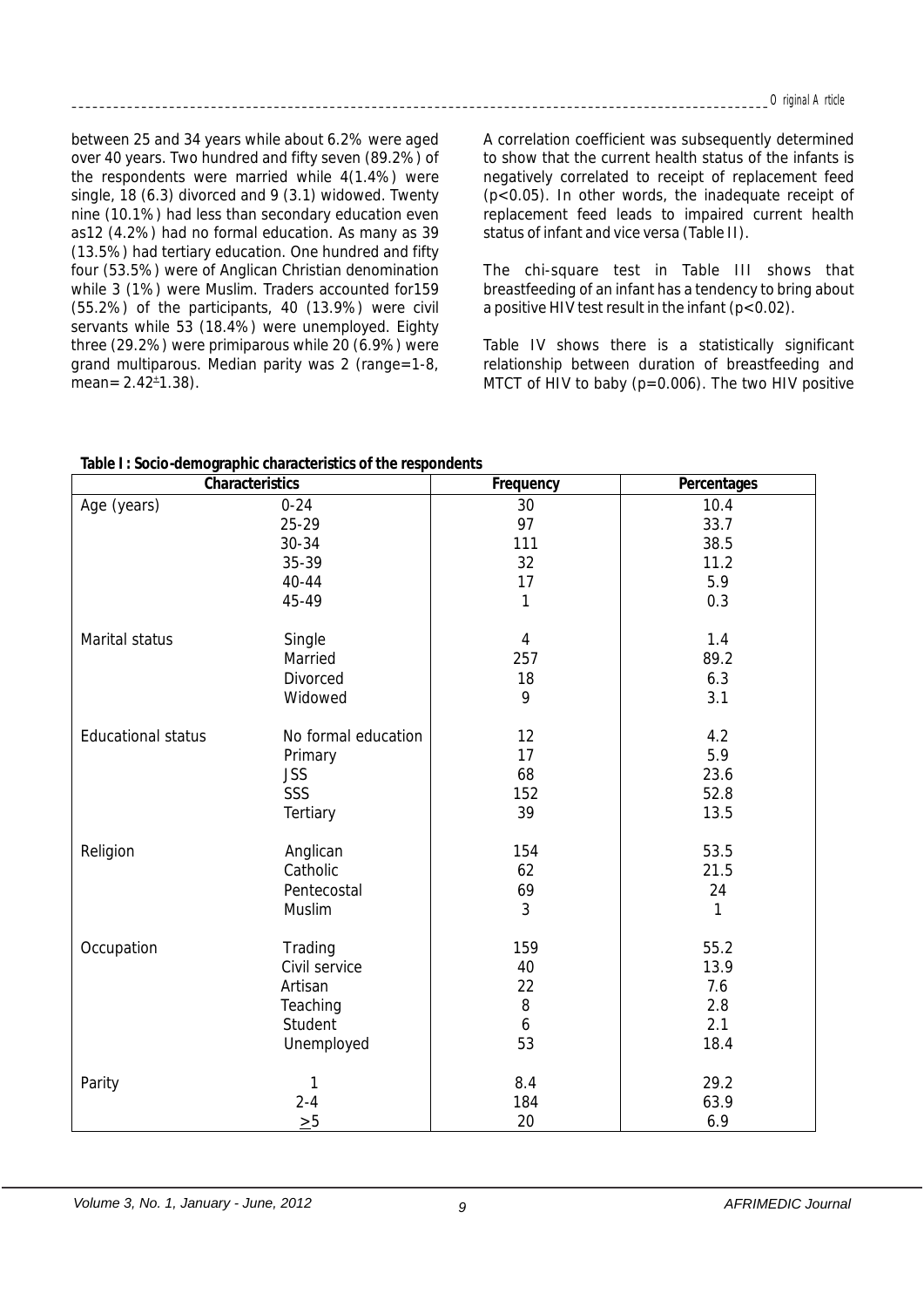*Original Article\_\_\_\_\_\_\_\_\_\_\_\_\_\_\_\_\_\_\_\_\_\_\_\_\_\_\_\_\_\_\_\_\_\_\_\_\_\_\_\_\_\_\_\_\_\_\_\_\_\_\_\_\_\_\_\_\_\_\_\_\_\_\_\_\_\_\_\_\_\_\_\_\_\_\_\_\_\_\_\_\_\_\_\_\_\_\_\_\_\_\_\_\_\_\_\_\_\_\_\_\_*

**Table II: Correlation of receipt of replacement feed with baby's current health status**

| Variables                                                             | Correlation coefficient (r) | p-value     |
|-----------------------------------------------------------------------|-----------------------------|-------------|
| Baby current status                                                   |                             |             |
| Received replacement<br>feed for infant<br>*Statistically significant | $-0.211$                    | $P < 0.05*$ |

**Table III** : **Breastfeeding infant any time versus result of baby's HIV test (further confirmed) Result of test**

|                                     | nusun un tust             |                          |                |  |
|-------------------------------------|---------------------------|--------------------------|----------------|--|
| Ever breastfed<br>Infant at anytime | Negative<br>$(\%)$<br>270 | Positive<br>$(\%)$<br>1  | Total<br>271   |  |
| <b>NO</b>                           | (94.7)<br>15              | (33.3)<br>$\overline{2}$ | (94.1)<br>17   |  |
| Yes                                 | (5.3)                     | (66.7)                   | (5.9)          |  |
| Total                               | 285<br>(100.0)            | 3<br>(100.0)             | 288<br>(100.0) |  |

**Table IV**: **Relationship between duration of breast feeding and result of baby's HIV test** 

# **Infant HIV test result**

| Length of breastfeeding of<br>infant (months) |          |          |       |
|-----------------------------------------------|----------|----------|-------|
|                                               | Negative | Positive | Total |
| $<$ 3                                         |          |          |       |
| 3                                             |          |          |       |
| <u>&lt;</u> ხ                                 |          |          |       |
|                                               |          |          |       |
| 14                                            |          |          |       |
| Total                                         | 15       |          |       |

 $X^2$ (Pearson's) 16.3; P=0.006\*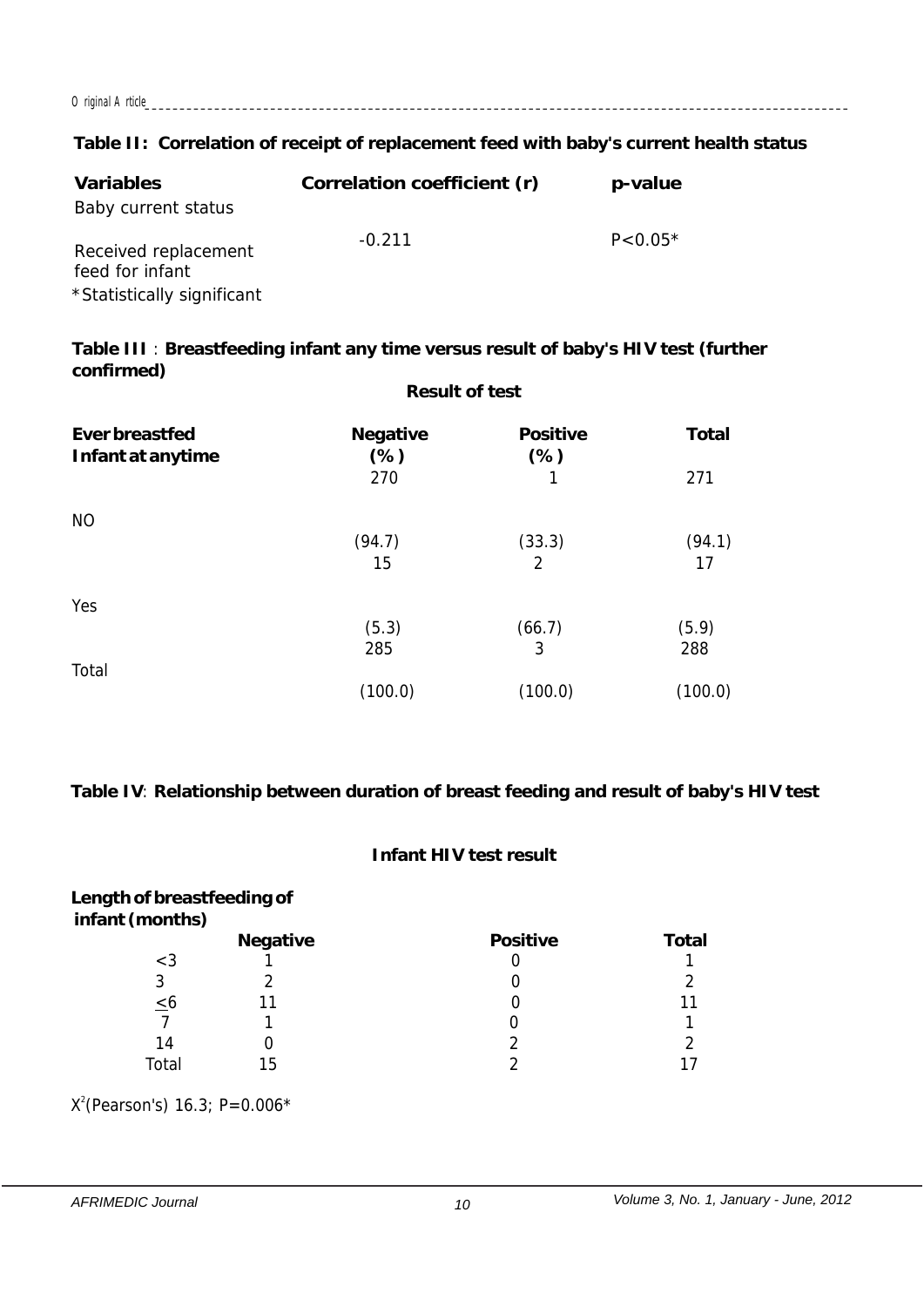babies became infected when breastfeeding lasted till 14 months of age. This represents 11.8% of all breastfed infants.

### **DISCUSSION**

HIV/AIDS has continued to pose great risk to the health of the Nigerian populace. The government, aware that about 90% of HIV infection in children is due to mother to child transmission (MTCT) $^{18}$ , instituted programmes to reduce this trend since 2003. Prevention of mother to child transmission (PMTCT) of HIV is one of such programmes and is meant to prevent MTCT of HIV. In spite of this, it is estimated that about 15 - 45% of all babies born to HIV positive mothers acquire the infection from their mothers annually. PMTCT involves a number of interventions, such as use of replacement feeds and other infant feeding choices designed to positively influence the health of HIV positive mothers and their exposed infants. The mean age of the participants of 30.46<sup>+</sup>4.86 years and median parity of 2 (range 1-8; mean  $2.42^{\pm}$ 1.38) are similar to that from a study in Jamaica with mean age 28 (range 15-41) years and median parity 2 (range 0-9)<sup>19</sup>. However, only 17.4% were unemployed as against Jamaica's average of 69%.

About 94.1% of the mothers did not breastfeed their babies and is similar to the finding in Rukai Uganda where 97% of positive mothers would not breast feed their babies, provided though that they received free formula feeds $^{20}$ . The finding here is however higher than that found in a study in Kitale Kenya where it was found that only 14% of exposed babies were not breastfed at all $^{21}$ .

It has been known that postpartum MTCT of HIV occurs through breast milk<sup>22</sup>. In this study, 271 (94.1%) babies were not breastfed at any time while 17 (5.9%) were. |Three babies had acquired HIV from their mothers, representing 1.0%. Of these, 2 (66.7%) were breastfed while one was not. The proportions of positive babies were 11.8% and 0.37% for breastfed and nonbreastfed babies respectively. A comparative analysis shows that a breastfed infant was more likely than nonbreastfed one to acquire HIV from the mother and this was statistically significant  $(X^2=9.16, p<0.02)$ . This shows that formula feeding was more efficacious in preventing MTCT of HIV. However, a formula fed infant acquired the infection earlier at 7 months than the breastfed one which occurred at 14 months. This finding agrees with the finding from a trial of breastfeeding versus formula feeding carried out in California USA which showed a cumulative probability of HIV infection to be 36.7% in the breastfeeding arm and 20.5% in the formula arm at 24 months indicating formula feeding to be more efficacious in PMTCT( $p=0.001$ )<sup>23</sup>.

Examination of the relationship between result of baby's HIV test and type of ARV taken found no difference between babies of mothers who took ZDV at 7 months (p=0.836) and those who took a single dose of Nevirapine in labour ( $p=0.784$ ). This scenario was also found in a study inSouth Africa by Volminket  $al^{24}$ where they demonstrated a similarity in the effectiveness of both regimens. In agreement, this study demonstrated a negative correlation between mother taking HAART in pregnancy and baby's HIV test result (CCF =  $-0.575$ , p=0.01) showing that ARVs taken by mother in pregnancy prevent MTCT of HIV.

Of all the variables including ARVs to mother and breastfeeding baby anytime, only receipt of baby formula was associated with baby's health status  $(p=0.003)$ . Further exploration of this shows a negative correlation between receipt of infant formula and baby's current health status (CCF=  $-0.211$ ,  $p < 0.05$ ). It means that babies whose mothers received replacement feed would likely have poor health status. This could be better understood when viewed in the traditional context where infant feeding is embedded within traditional relationships of intimacy in which both relatives and breadwinner have authority over modes of infant feeding $25$ .

In conclusion, this study has shown that breast milk substitute is the infant feeding choice of most mothers, and that the only factor that has a significant effect on the current health status of the infants is the fact that they (infants) received replacement feed. Conversely, more breast feeding mothers transmitted HIV to their babies than non- breastfeeding mothers Finally, highly active anti-retroviral drugs when taken in pregnancy protect the baby from HIV infection.

# **RECOMMENDATIONS**

- 1. Regular assessment of the PMTCT programme should be carried out for sustenance and possible reprogramming.
- 2. Infant feeding counseling should be reinforced and the practices monitored closely in this programme as this has been found to contribute to child illhealth and transmission of HIV infection from the mothers to their children.
- 3. HIV positive mothers should continue to receive ARV in pregnancy and postpartum period according to current guideline.

## **REFERENCES**

- 1. UNAIDS. AIDS Epidemic Update. November 2009
- 2. Simon V. HIV/AIDS epidemiology, pathogenesis, prevention and treatment. Lancet 2006; 368: 489-504